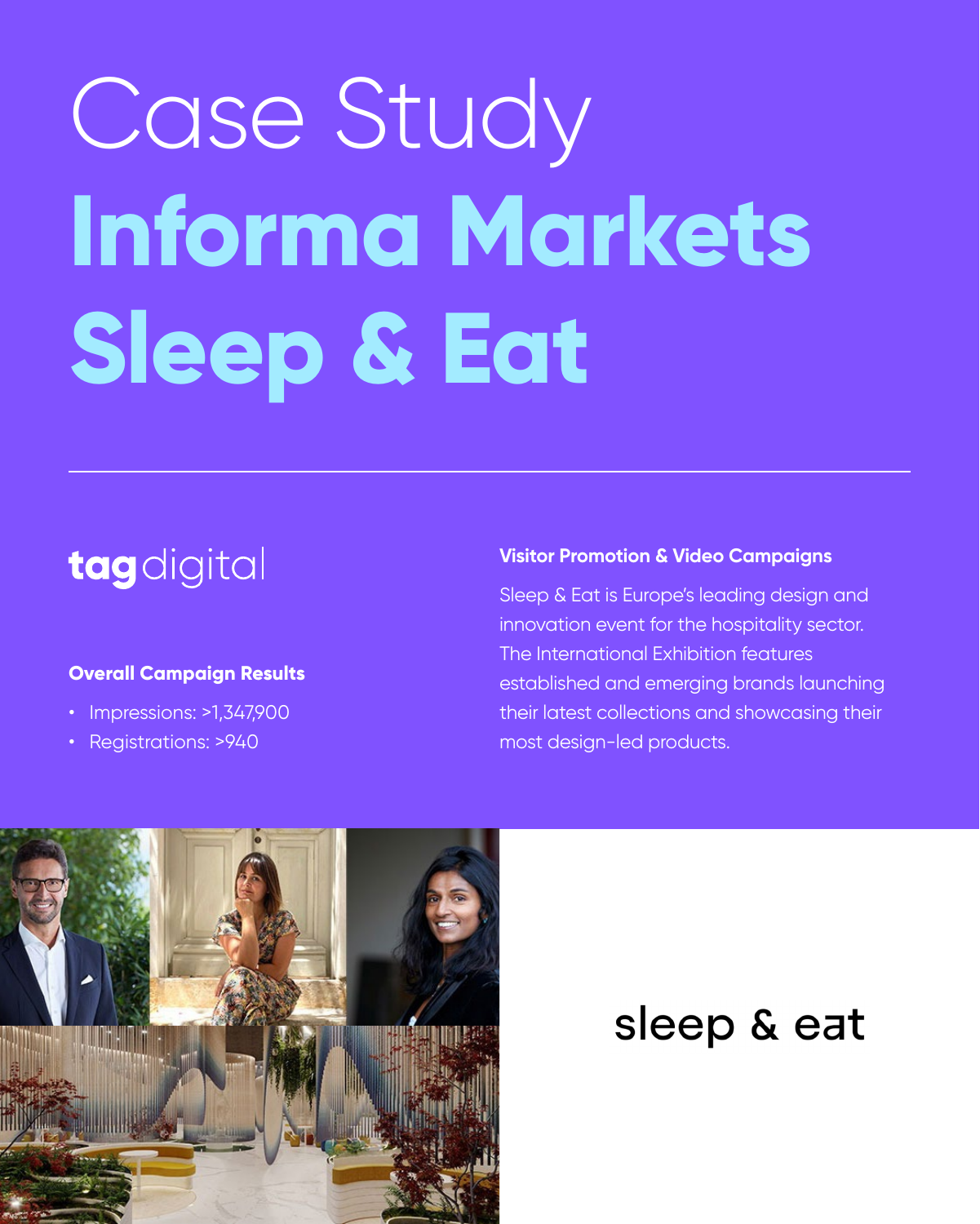- To deliver an increased reach year-on-year and drive visitor registrations
- To create engaging video content optimised specifically for social media and YouTube

- Used learnings from our 2018 campaigns as a shell to launch a full Visitor Promotion (VisProm) campaign across Search, Display, social media & YouTube
- A common challenge clients face with running ads on YouTube is a lack of video resources. YouTube has over 1.9B monthly logged-in views so it is a particularly successful platform to use
- Using Tag Digital's video production

service, the team created a set of engaging videos optimised specifically for social media and YouTube using a selection of images and clips from Sleep & Eat's previous shows

- Introduced YouTube TrueView for Action campaign with a CTA to drive users to the show website to 'take action' and register for the event
- Utilised advanced audience targeting, custom intent audiences and lookalike audiences to effectively increase campaign reach to the target audience
- Optimised the campaigns using Google Ads Smart Bidding strategies to maximise

conversions within set budgets and a target CPA

## **The Objectives**

## **The Approach**



Case Study **Informa Markets: Sleep & Eat**